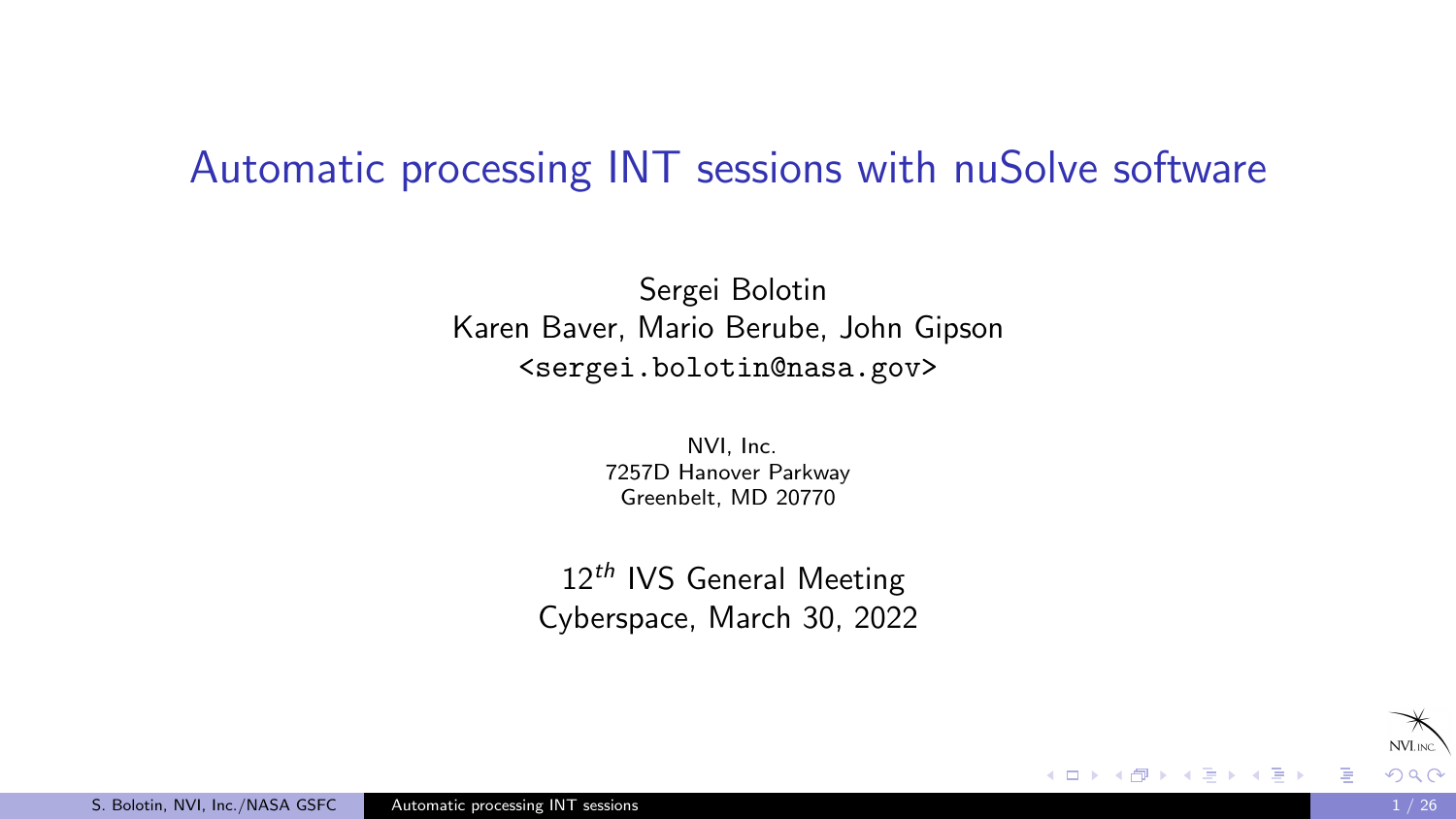# Script mode of νSolve

K ロ ▶ K 何 ▶ K 手

#### Script support

- Qt library provides an engine for ECMAScript (standardized Java script).
- vSolve exports its types, objects and functions to make them accessible to the script engine.
- A script is a plain ASCII file that vSolve reads and executes line by line.
- In a script a user can read a session, change models, parameterization, obtain a solution, save a report, store a new version of the session, and so on.

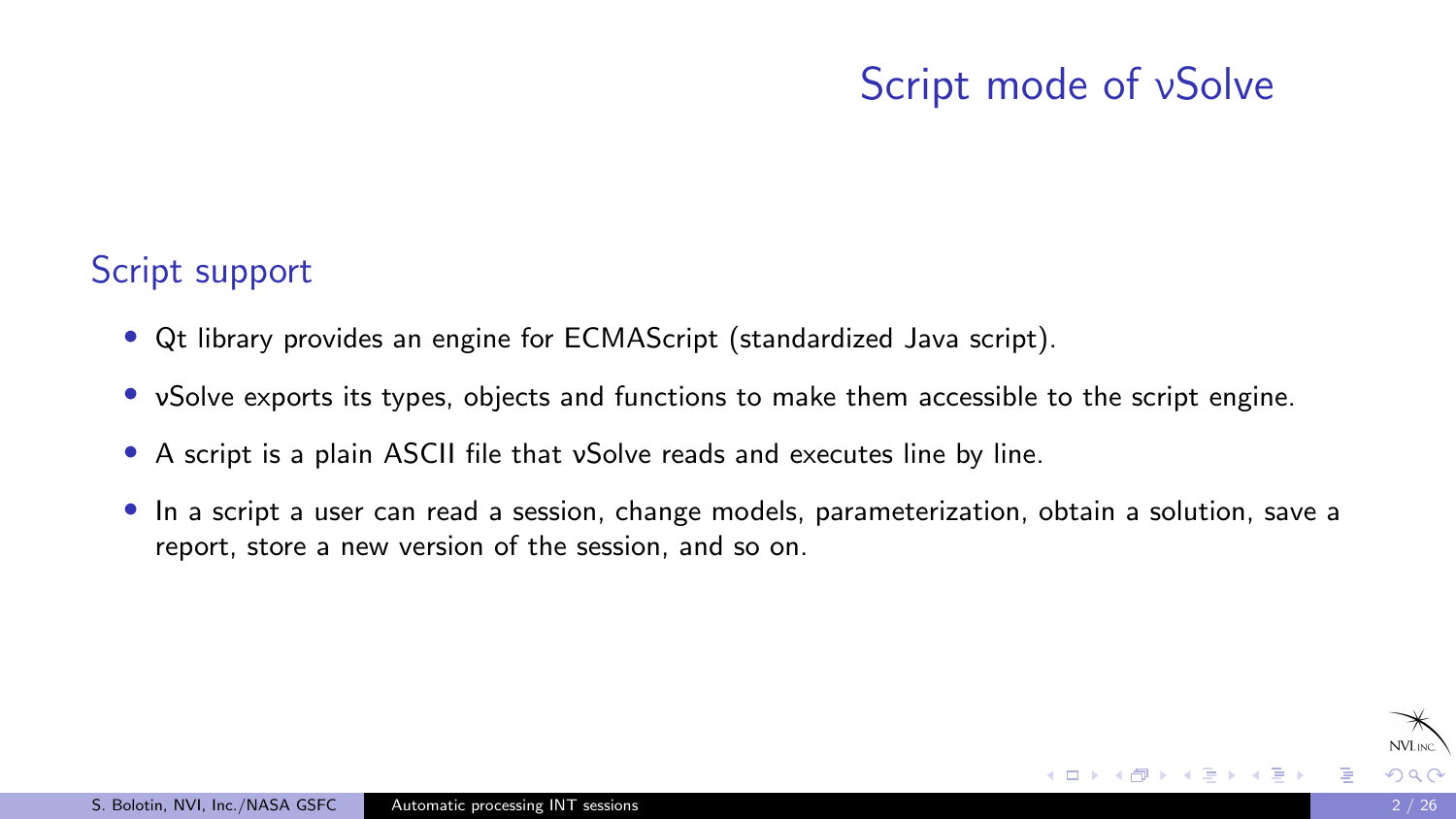# Script mode of νSolve

#### Applications of script mode

Using the script mode allows to automate many operations.

- Arthur Niell (Haystack Observatory) used the script mode to process VGOS sessions and KOKEE mixed mode observations.
- Eskil Varenius (Onsala Observatory) processed ONTIE19 (9 databases), ONTIE20 (16 databases), VGOS-B (16 databases) sessions using the script mode. Later, he adjusted the script to analyze phase delays from these sessions.
- Nicole Geiger (USNO) developed a script to process INT type sessions.
- At Goddard we use the script mode for various purposes.

イロメ イ何 トイヨ トイヨメ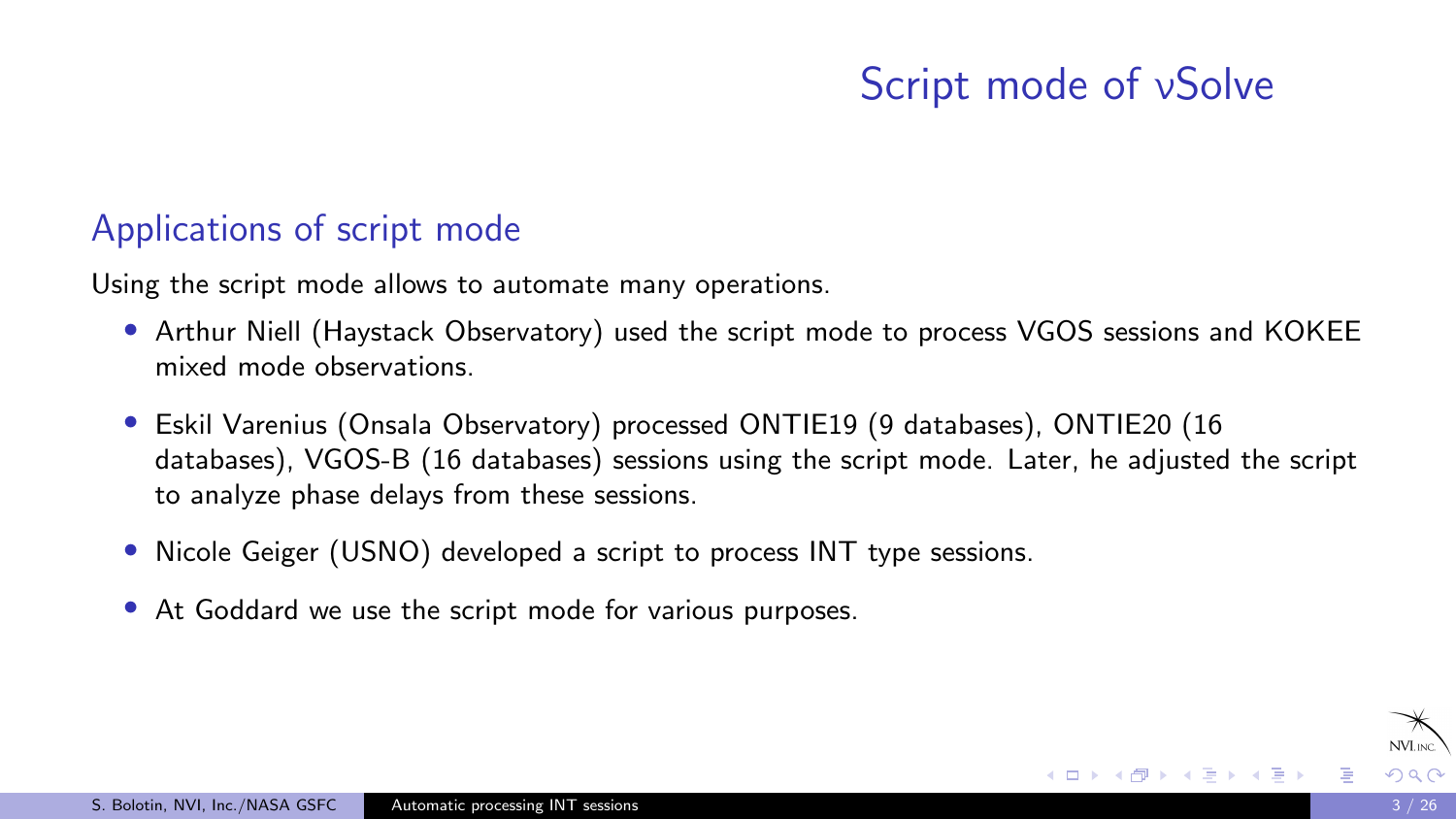# Script autoINT. is

イロメ イ何 トイヨ トイヨメ

#### **Script**

Initially, when the script mode appeared in vSolve, a script pia4INT, is has been created and included in a distribution. Script autoINT. is is derived form script pia4INT. is.

#### **Operations**

- Read a database. If version greater than 3, reset all editings.
- Set parameters for estimation: clocks offset and rates only. Get single band delay solution for S-band.
- Check group delay ambiguity in S-band. Get solution, check outliers.
- Check group delay ambiguity in X-band. Get solution, check outliers.
- Evaluate ionosphere corrections.
- Set parameters for estimation: clocks, zenith delays, dUT1 or baseline vector.
- Perform reweighting/outlier processing loop.
- Obtain a final solution.
- Save a report in spool file format.

Script process one database at a time. A spool file and additional output are stored in predefined directories.

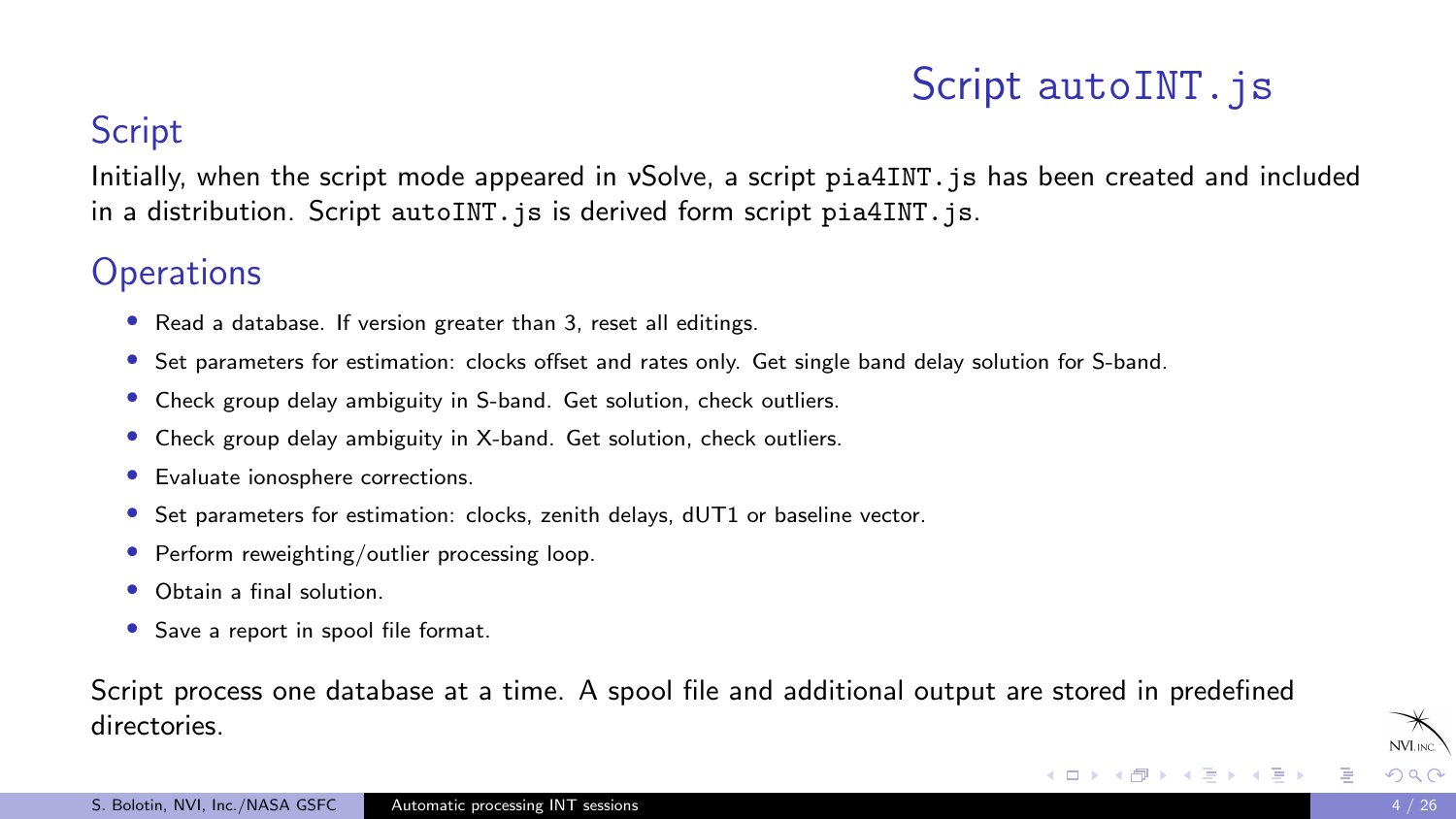# Verification of a solution

To compare results of running autoINT, is script with a human solution, a simple script was created. The script reads a database, set up parameters and obtain a final solution using editings stored in the database. Then, a spool file and similar addition output are stored.

To compare two versions of editings, the following results of a final solution were used:

- Numbers of observations: total, usable and processed.
- WRMS of the solution.
- dUT1: a posteriori value, adjustment and standard deviation.

Comparison of script and operator solution: 2183 INT sessions from January 2017 – March 2022 (S/X and VGOS). Solutions for 1091 sessions are identical, 1092 sessions are different.

イロメ イ押 トイヨ トイヨメ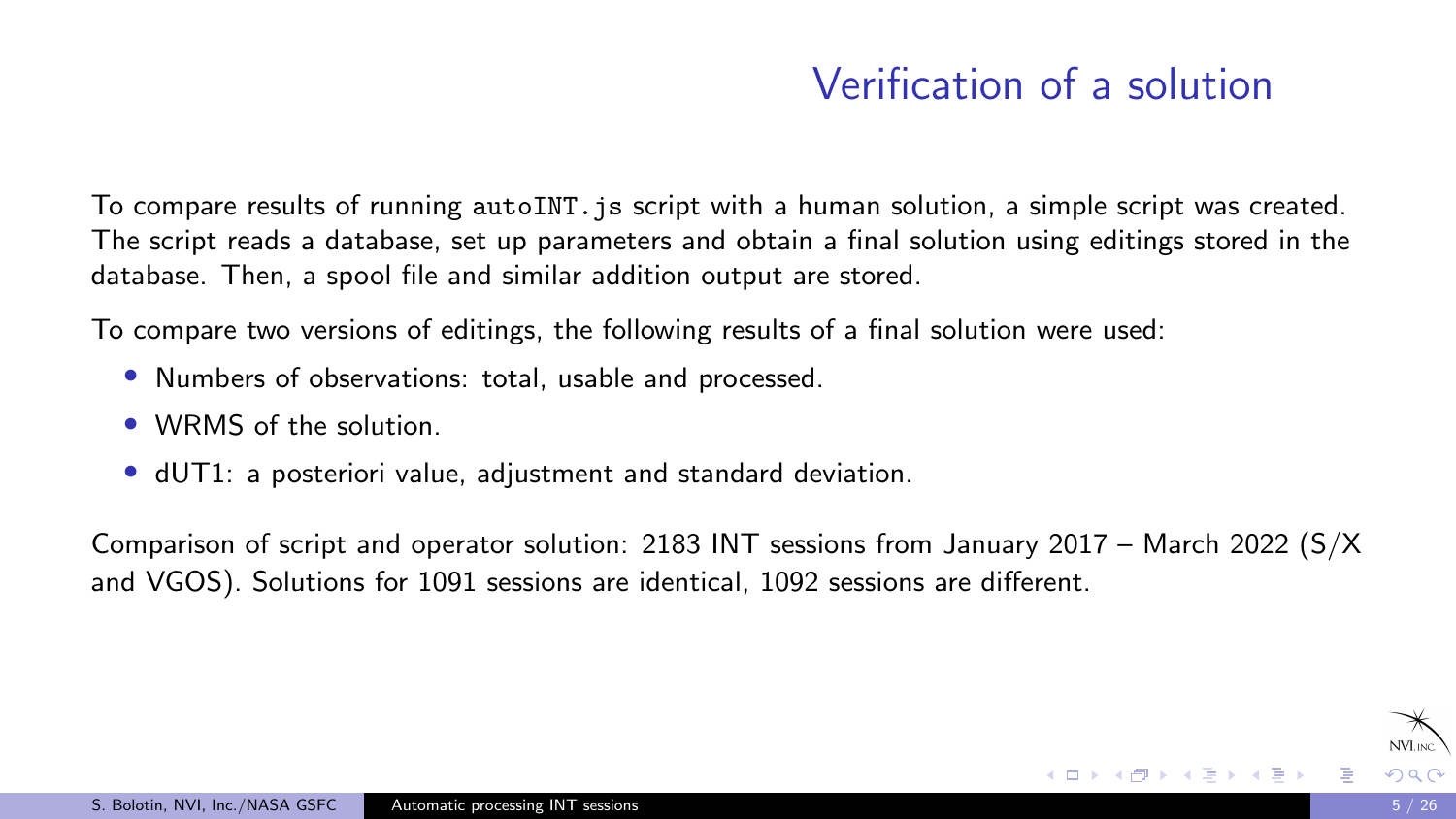### Differences between solutions

|                  | Reference solution |      |      |                              |               |         |               | autoINT script |      |             |               |               |         |          |
|------------------|--------------------|------|------|------------------------------|---------------|---------|---------------|----------------|------|-------------|---------------|---------------|---------|----------|
| Database         | Number of obs      |      |      | <b>WRMS</b><br>$dUT1, \mu s$ |               |         | Number of obs |                |      | <b>WRMS</b> | $dUT1, \mu s$ |               |         |          |
|                  | tot                | good | used | ps                           | val           | adi     | $\sigma$      | tot            | good | used        | ps            | val           | adi     | $\sigma$ |
| 21JAN03XK        | 48                 | 46   | 45   | 30.9                         | $-37174381.1$ | $-5.8$  | 5.0           | 48             | 46   | 45          | 30.9          | $-37174381.1$ | $-5.8$  | 5.0      |
| 21JAN04VI        | 41                 | 41   | 39   | 34.4                         | $-37174423.4$ | $-35.7$ | 5.3           | 41             | 41   | 39          | 34.4          | $-37174423.4$ | $-35.7$ | 5.3      |
| 21JAN04XK        | 40                 | 40   | 39   | 22.5                         | $-37174295.0$ | 18.3    | 4.5           | 40             | 40   | 39          | 22.5          | $-37174295.0$ | 18.3    | 4.5      |
| 21.JAN04XU       | 19                 | 17   | 17   | 32.6                         | $-37174390.6$ | $-3.0$  | 8.1           | 19             | 17   | 17          | 32.6          | -37174390.6   | $-3.0$  | 8.1      |
| 21JAN05XU        | 19                 | 16   | 16   | 47.4                         | $-37174552.7$ | $-8.0$  | 13.5          | 19             | 16   | 16          | 47.4          | -37174552.7   | $-8.0$  | 13.5     |
| 21.JAN07XU       | 19                 | 15   | 15   | 23.9                         | $-37175001.6$ | 4.5     | 11.7          | 19             | 15   | 15          | 23.9          | -37175001.6   | 4.5     | 11.7     |
| 21JAN08XU        | 20                 | 18   | 18   | 61.4                         | $-37175071.6$ | $-0.5$  | 16.4          | 20             | 18   | 18          | 61.4          | -37175071.6   | $-0.5$  | 16.4     |
| 21JAN09XK        | 53                 | 48   | 45   | 36.8                         | $-37175096.6$ | $-22.2$ | 6.0           | 53             | 48   | 45          | 36.8          | -37175096.6   | $-22.2$ | 6.0      |
| 21JAN10XK        | 53                 | 49   | 49   | 40.5                         | $-37174788.7$ | $-20.5$ | 6.3           | 53             | 49   | 48          | 35.7          | $-37174787.1$ | $-18.9$ | 5.6      |
| <b>21JAN11VI</b> | 38                 | 38   | 34   | 26.1                         | $-37174059.7$ | 9.8     | 4.7           | 38             | 38   | 38          | 57.6          | $-37174053.7$ | 16.3    | 9.3      |
| 21JAN11XK        | 135                | 134  | 110  | 33.2                         | $-37174288.5$ | 18.1    | 5.0           | 135            | 134  | 108         | 26.9          | $-37174290.3$ | 16.3    | 4.2      |
| 21.JAN11XU       | 19                 | 17   | 17   | 19.2                         | $-37174065.0$ | $-8.9$  | 7.4           | 19             | 17   | 17          | 19.2          | $-37174065.0$ | $-8.9$  | 7.4      |
| 21.JAN12XU       | 20                 | 16   | 16   | 47.3                         | $-37173554.0$ | $-23.4$ | 14.1          | 20             | 16   | 16          | 47.3          | $-37173554.0$ | $-23.4$ | 14.1     |
| 21JAN13XU        | 19                 | 17   | 17   | 50.6                         | $-37172987.1$ | 8.0     | 14.2          | 19             | 17   | 17          | 50.6          | $-37172987.1$ | 8.0     | 14.2     |
| 21JAN14XU        | 43                 | 40   | 40   | 70.4                         | $-37172587.7$ | $-11.3$ | 11.0          | 43             | 40   | 39          | 60.5          | $-37172583.5$ | $-7.2$  | 10.0     |
| 21JAN15XU        | 19                 | 16   | 16   | 47.6                         | $-37172136.5$ | 2.0     | 11.8          | 19             | 16   | 16          | 47.6          | -37172136.5   | 2.0     | 11.8     |
| 21JAN16XK        | 52                 | 49   | 46   | 45.6                         | $-37171933.0$ | $-31.3$ | 6.8           | 52             | 49   | 46          | 45.6          | $-37171933.0$ | $-31.3$ | 6.8      |

造

メロメメ 倒 メメ ミメメ ミメ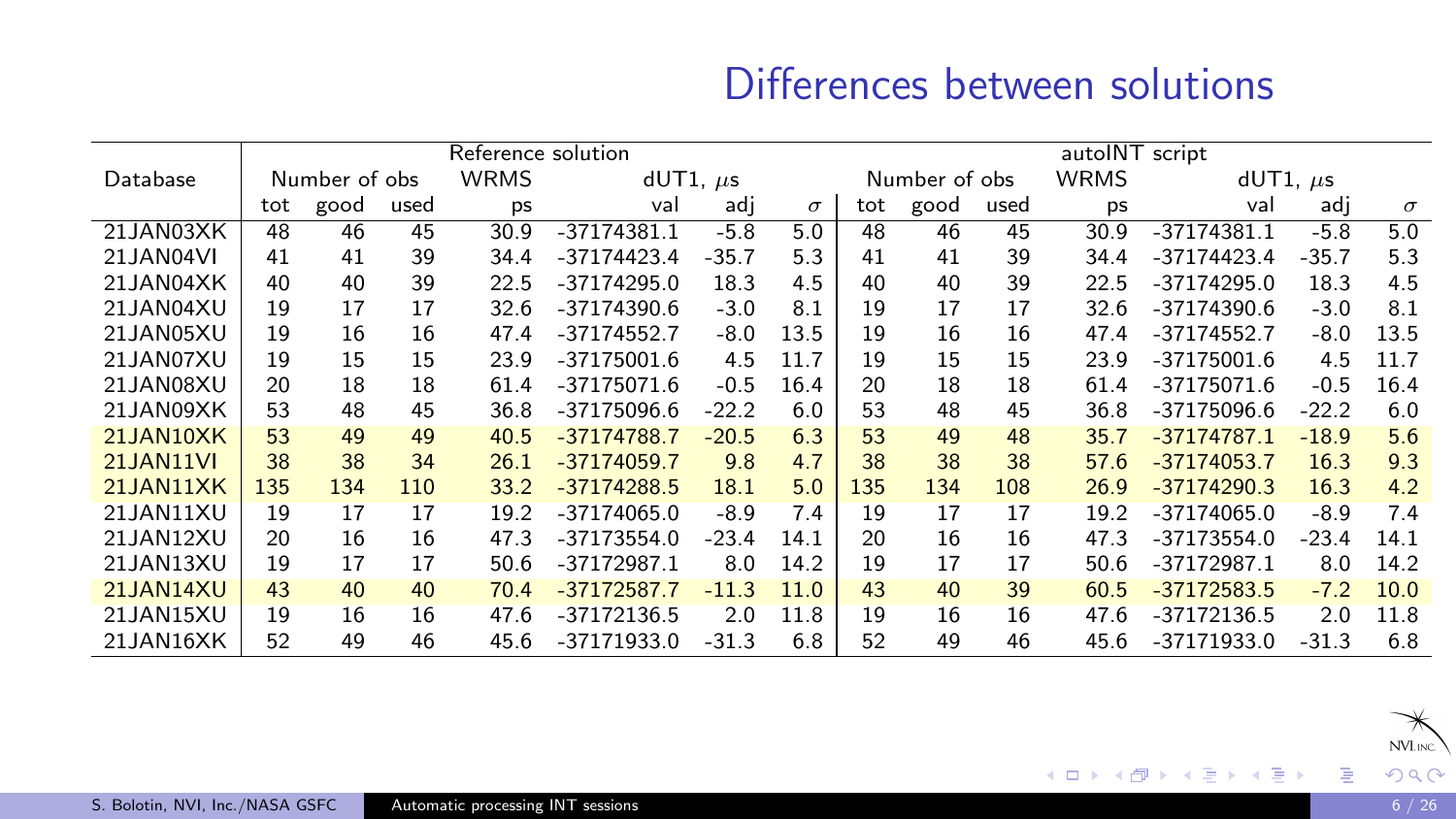#### Distribution of WRMS for all INT sessions 2017–2022



NVL<sub>INC</sub>

 $\Rightarrow$ ∍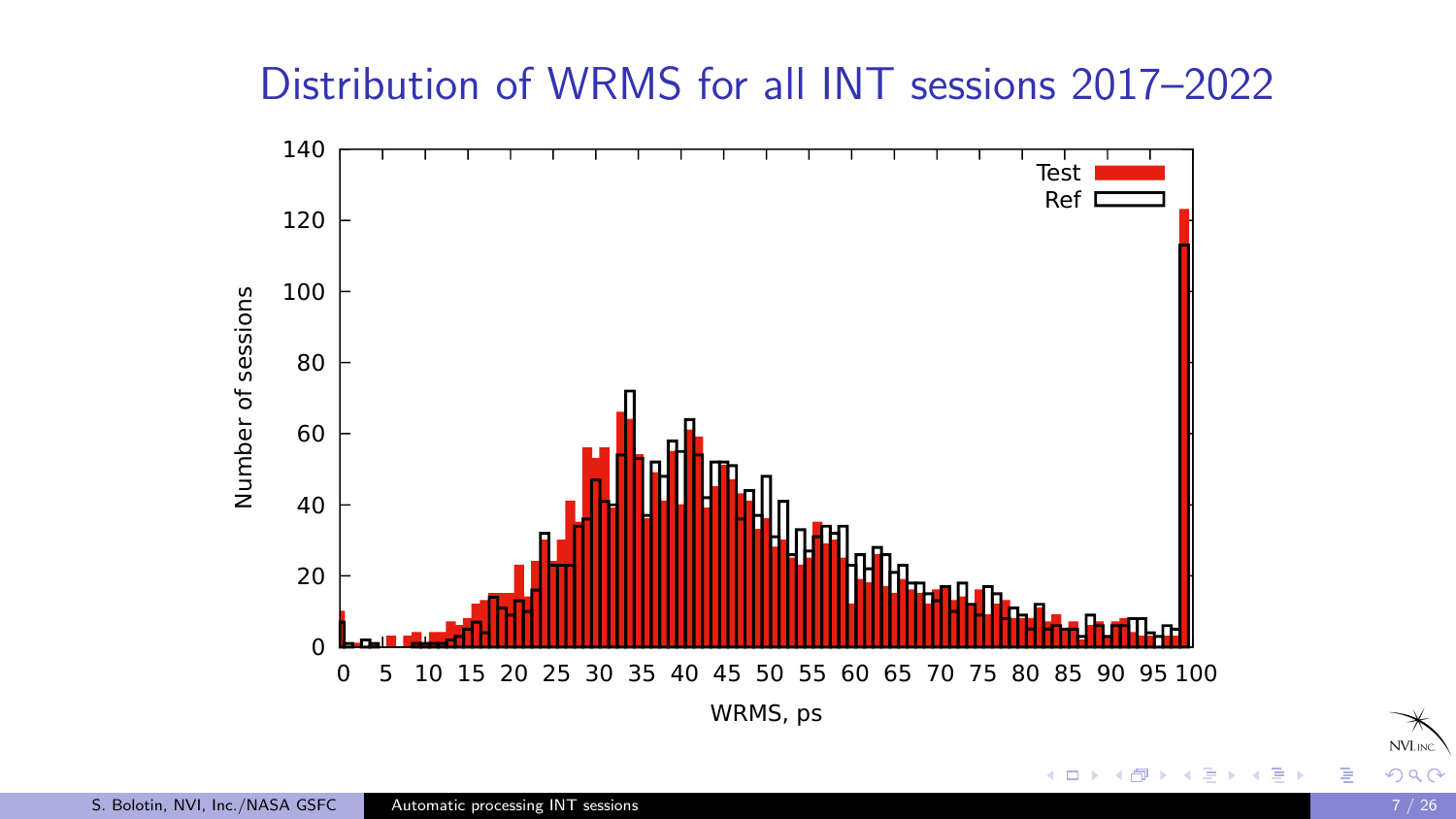### Distribution of dUT1 std.devs, all INT sessions



 $290$ 

NVL<sub>INC</sub>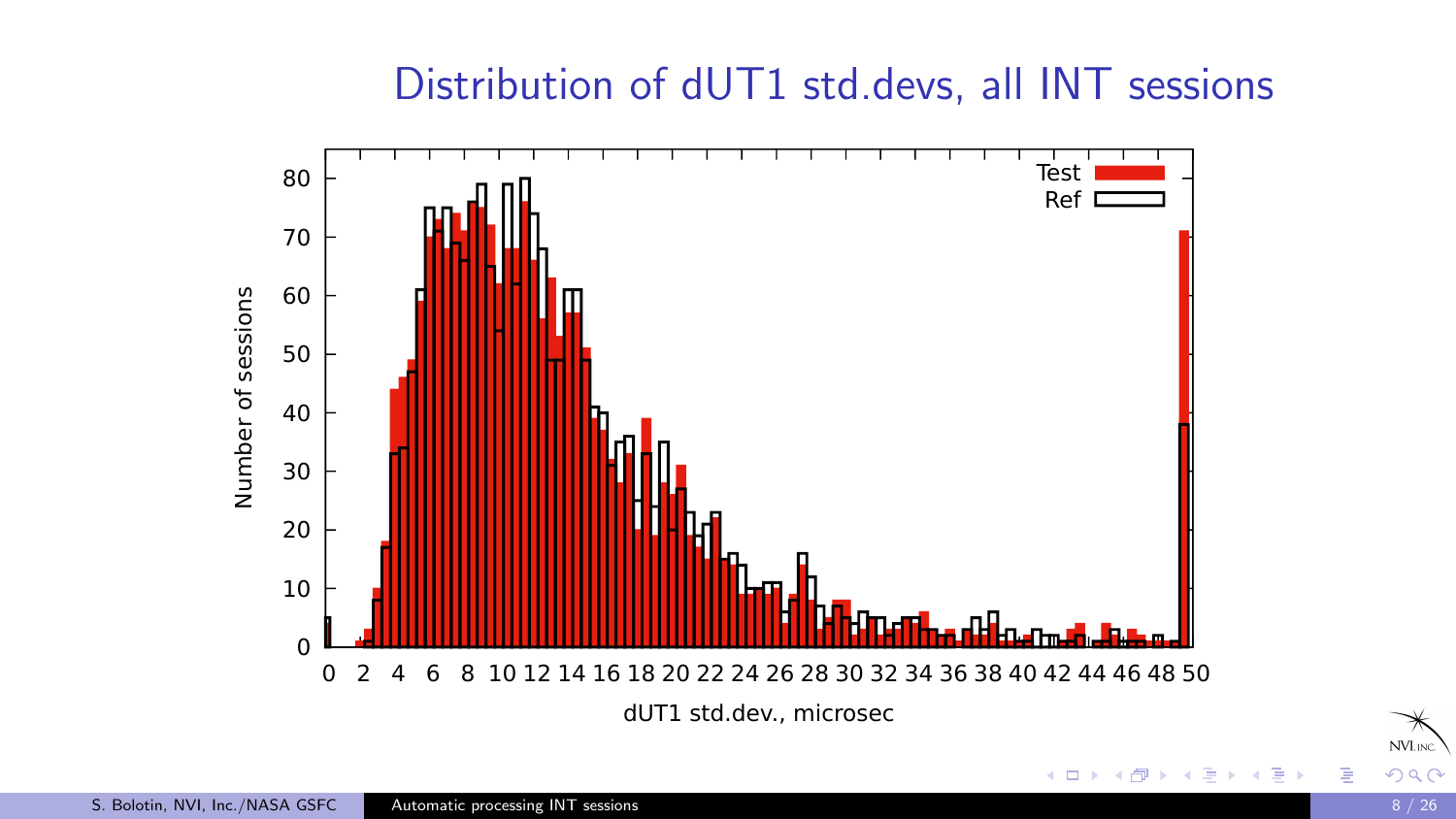## Distribution of dUT1 differences, all INT sessions



 $290$ 

NVL<sub>INC</sub>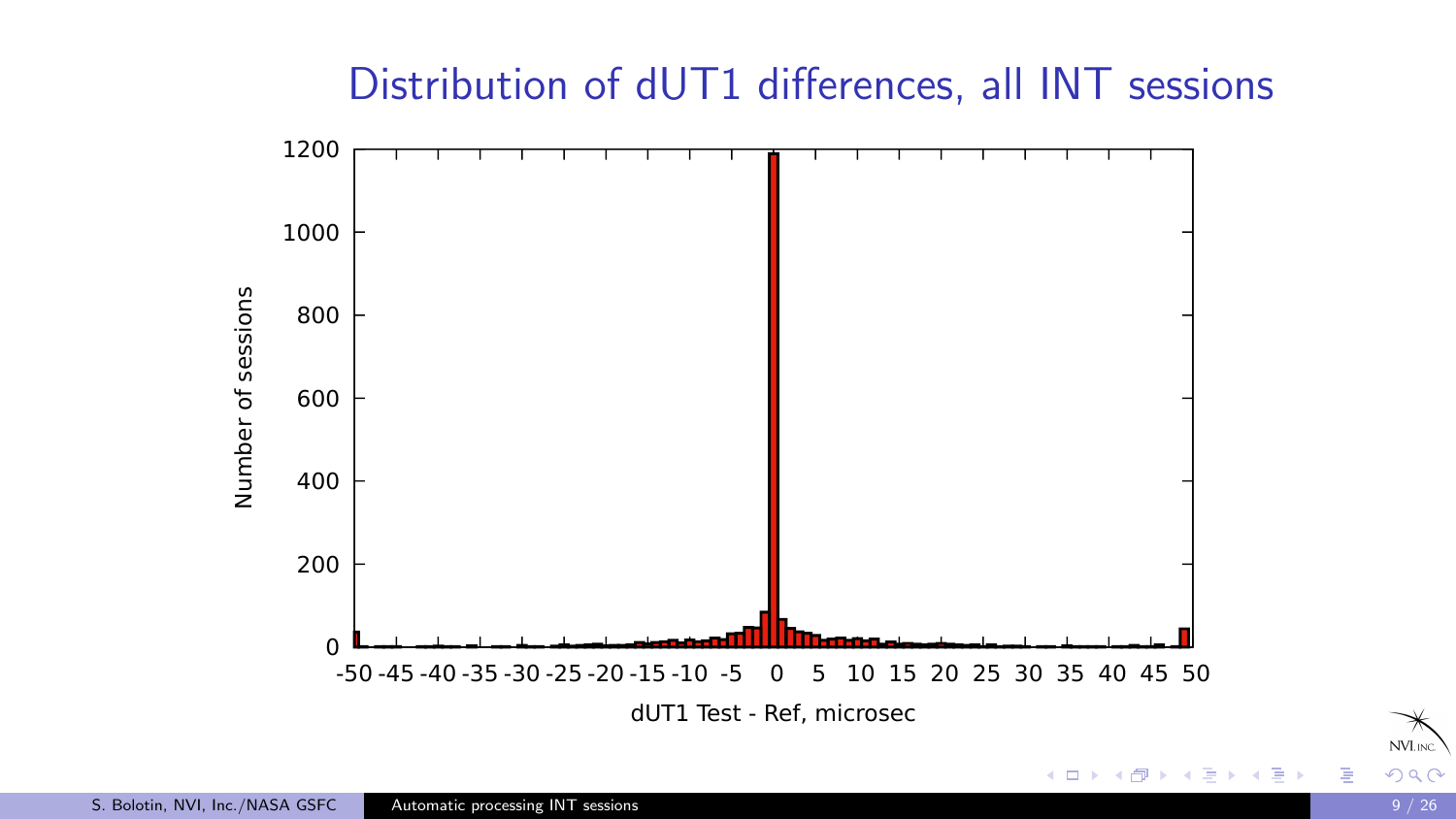# Distribution of dUT1 differences, all INT sessions





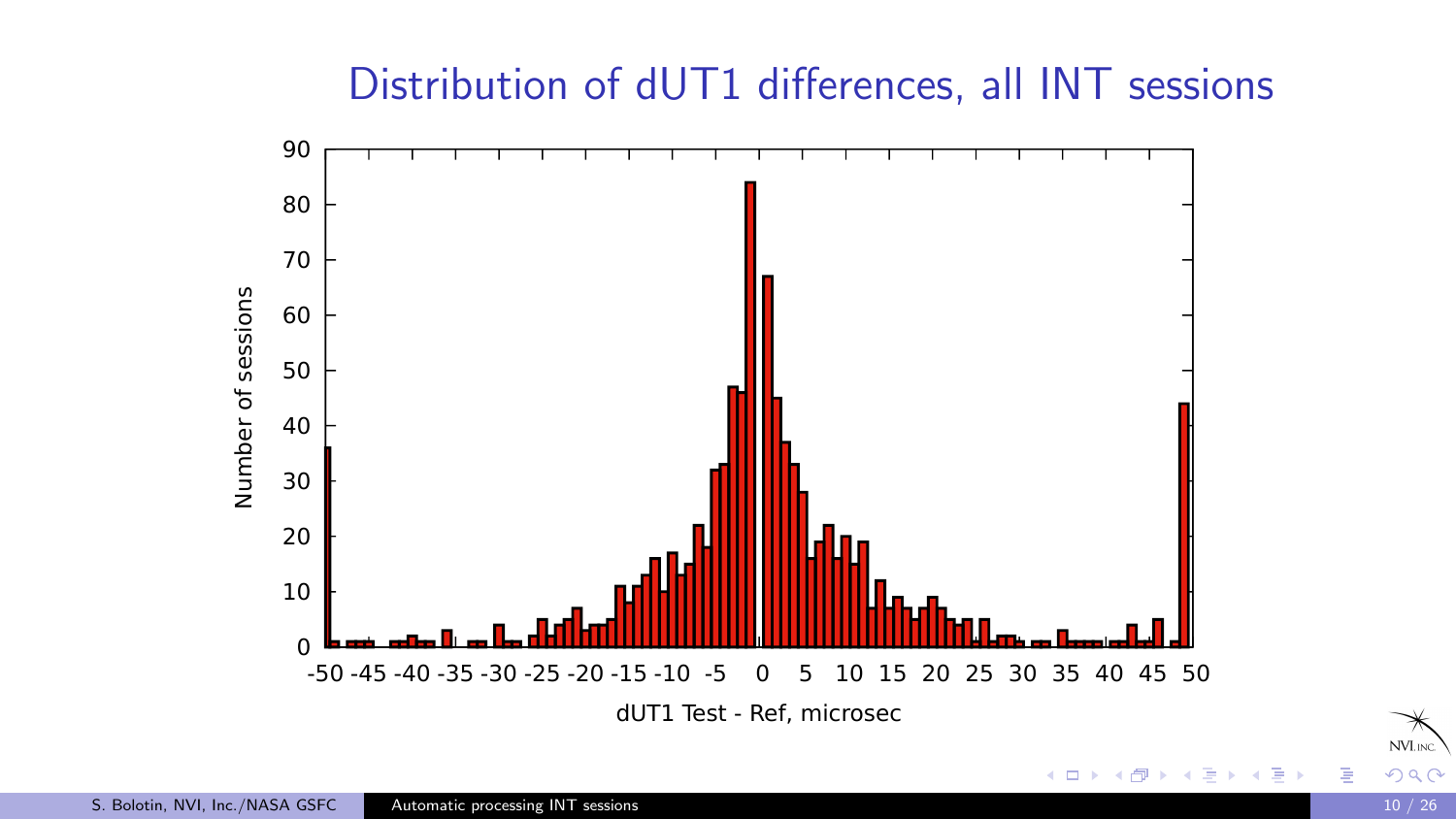# Distribution of scaled dUT1 differences, all INT sessions



NVL<sub>INC</sub>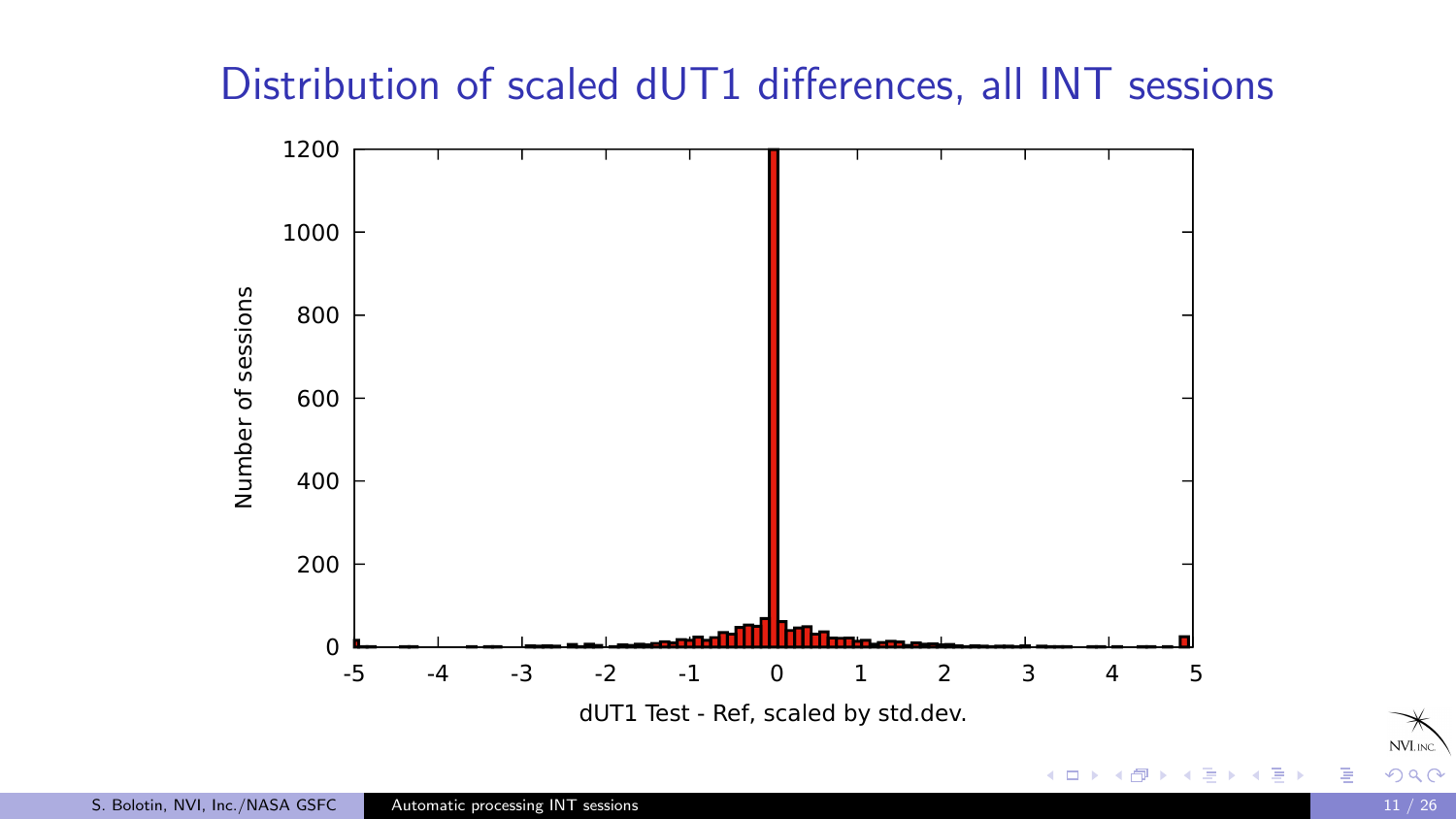# Distribution of scaled dUT1 differences, all INT sessions



 $299$ 

NVL<sub>INC</sub>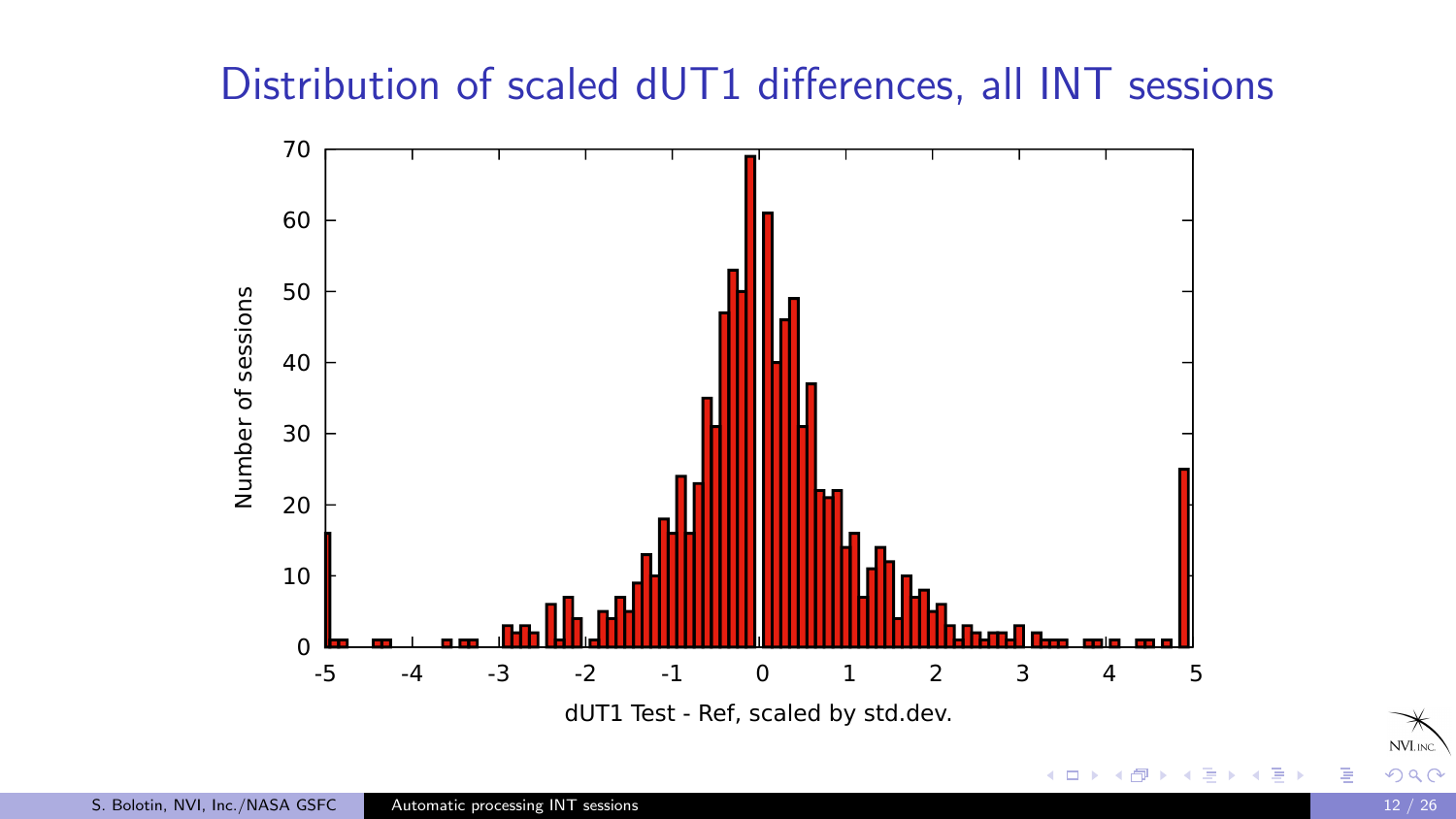

S. Bolotin, NVI, Inc./NASA GSFC [Automatic processing INT sessions](#page-0-0) 13 / 26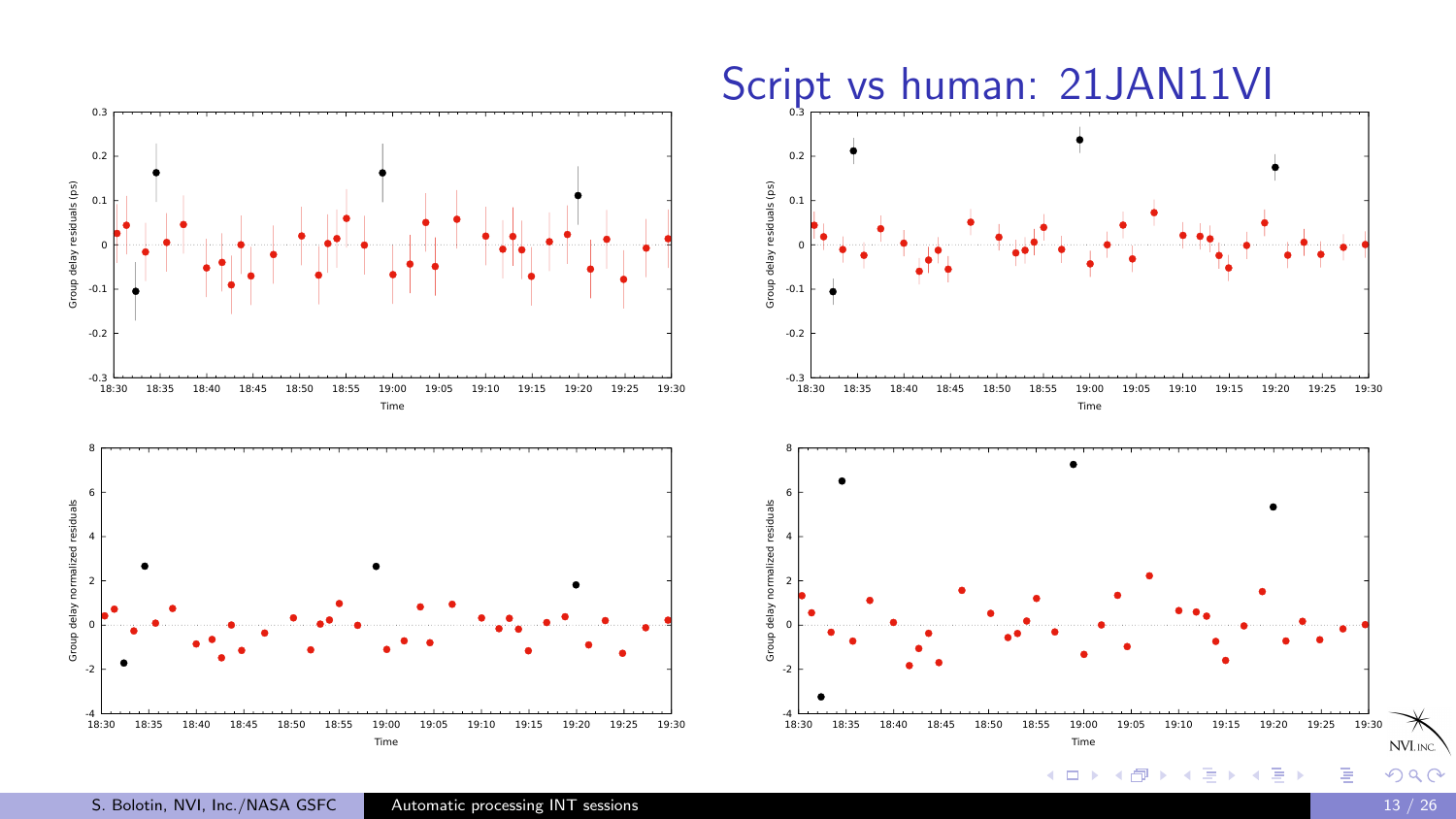#### Distribution of WRMS, non-GSI INT sessions





 $299$ 

NVL<sub>INC</sub>

∍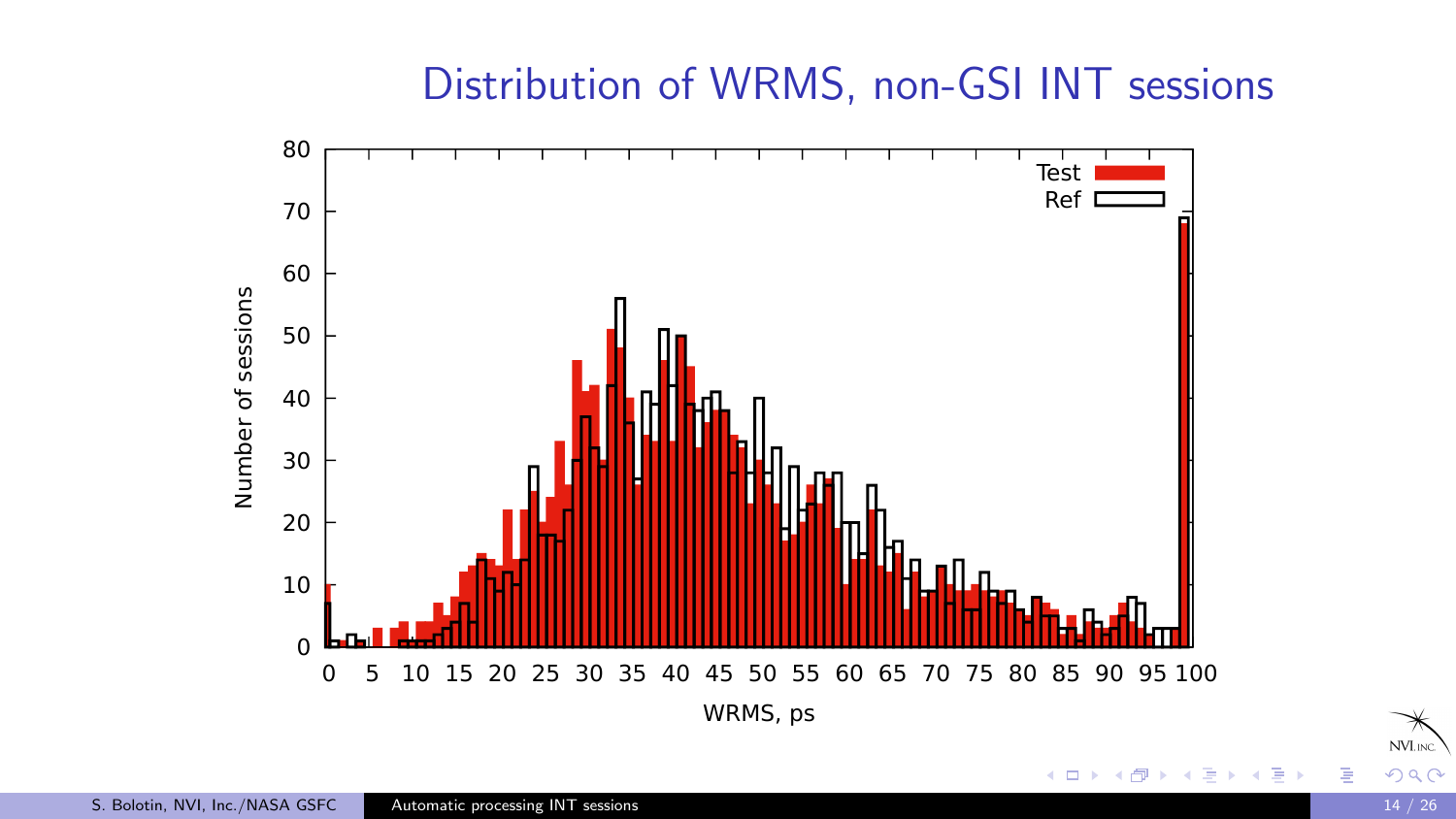#### Distribution of dUT1 std.devs, non-GSI





 $290$ 

NVL<sub>INC</sub>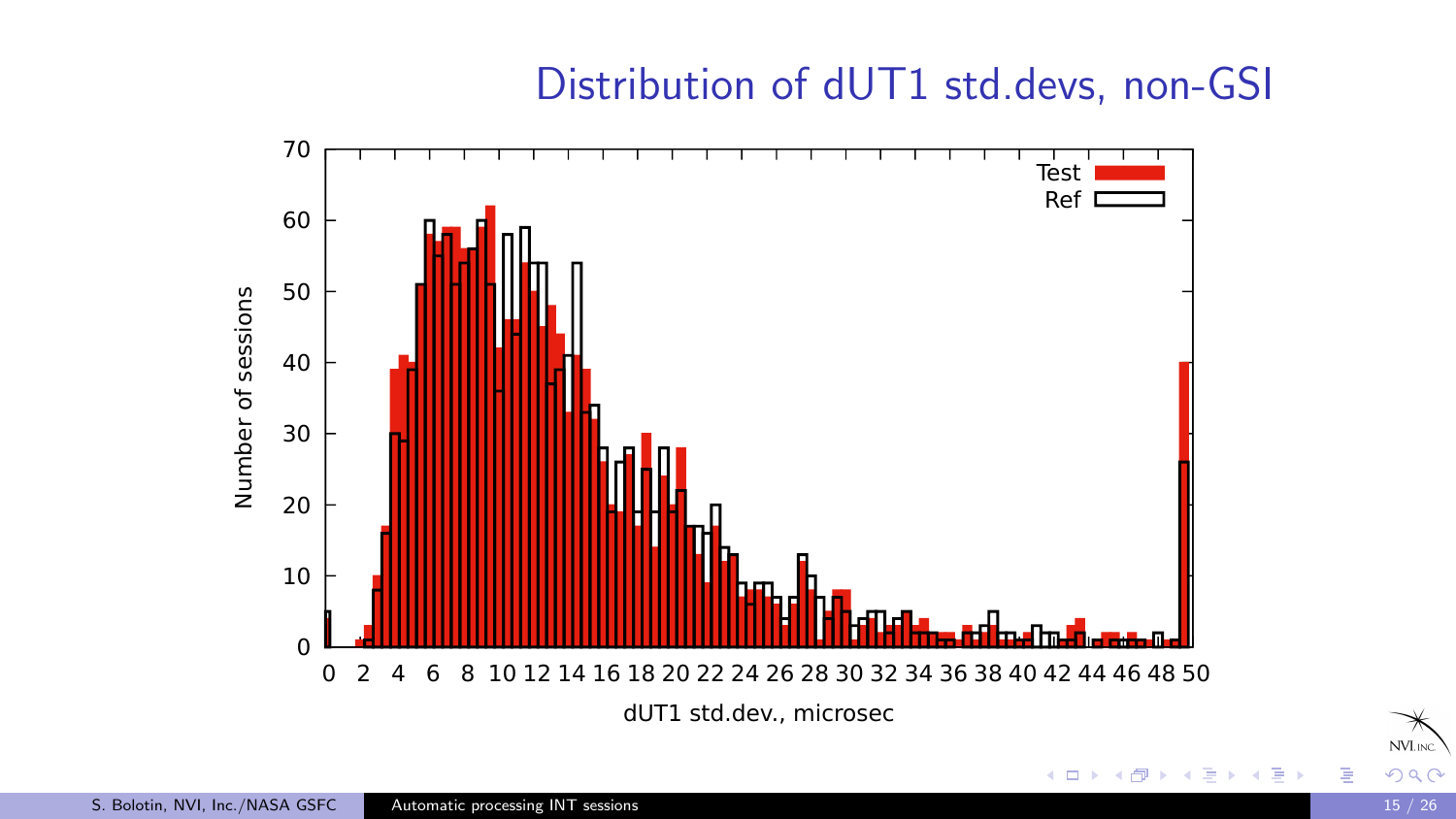# Distribution of dUT1 differences, non-GSI





NVLING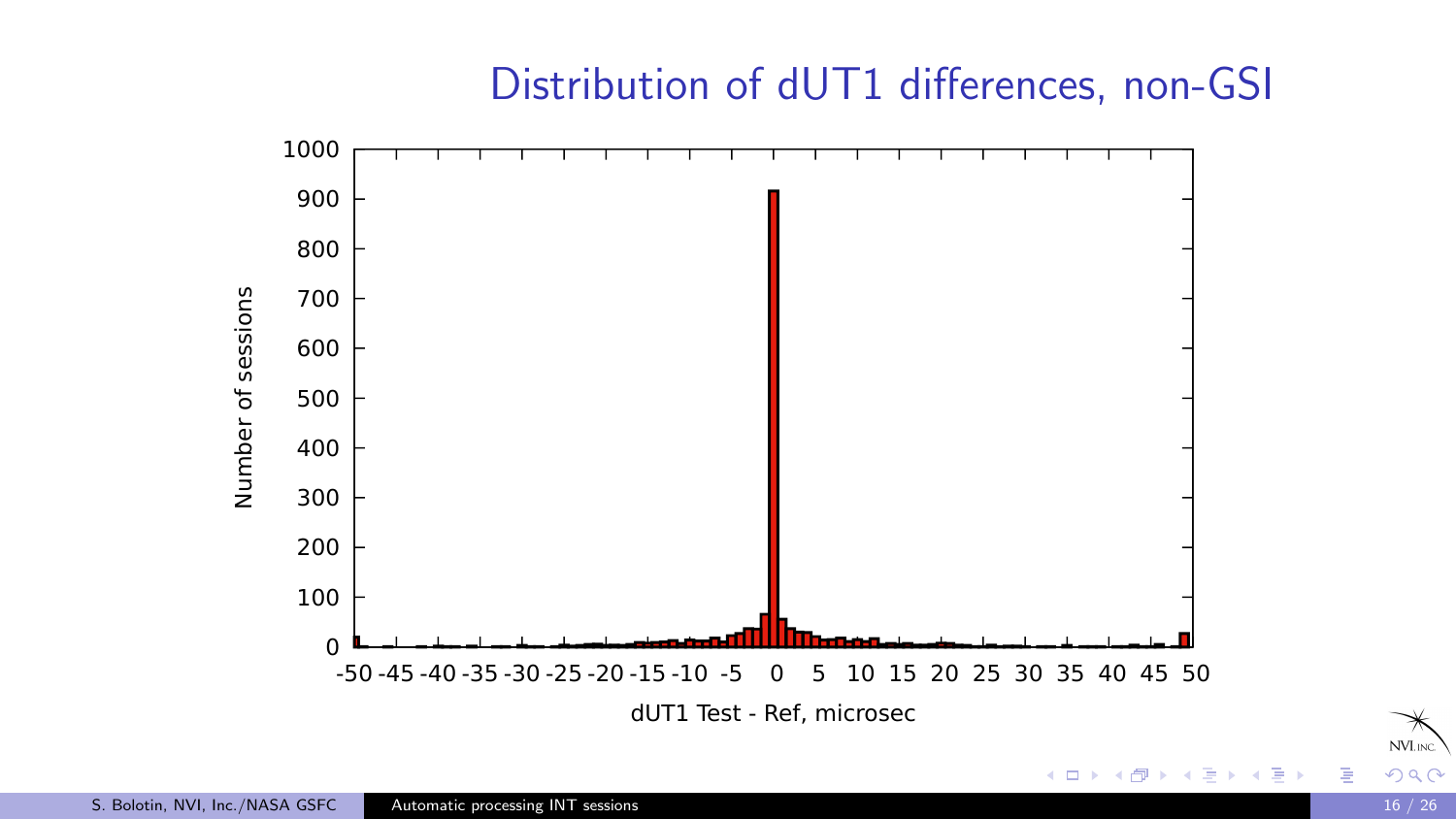### Distribution of dUT1 differences, non-GSI



NVL<sub>INC</sub>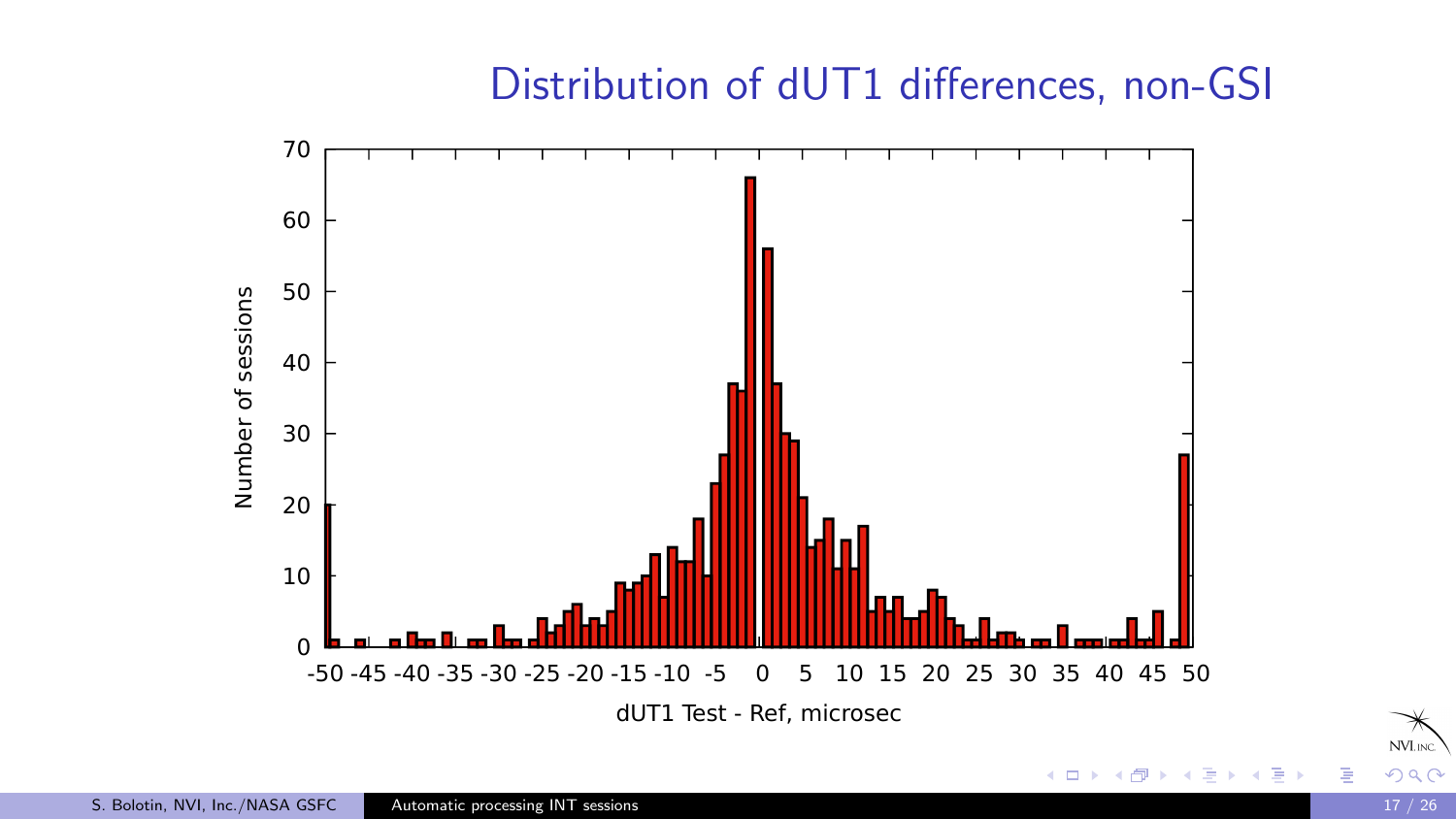# Distribution of scaled dUT1 differences, non-GSI



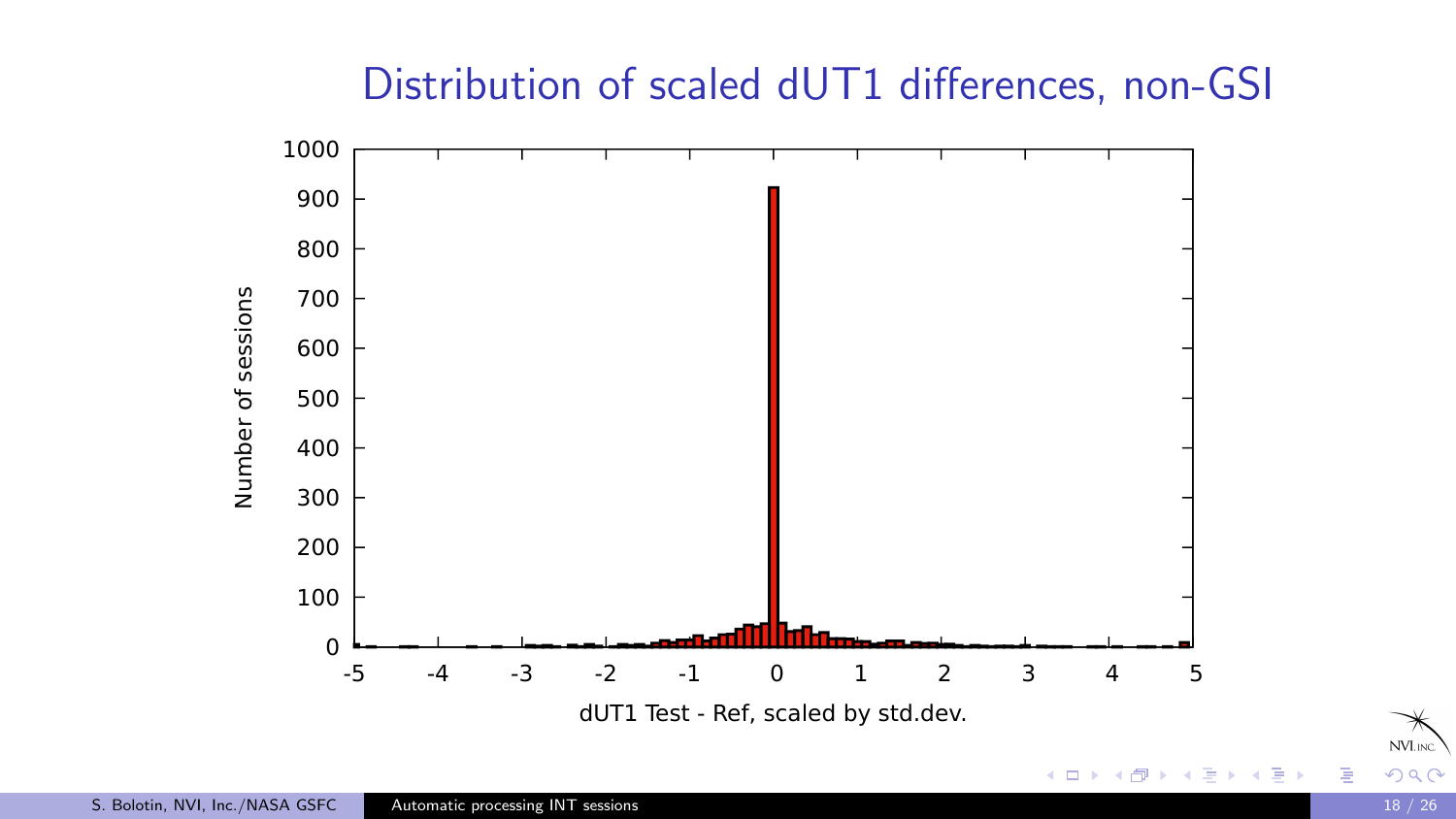# Distribution of scaled dUT1 differences, non-GSI



NVL<sub>INC</sub>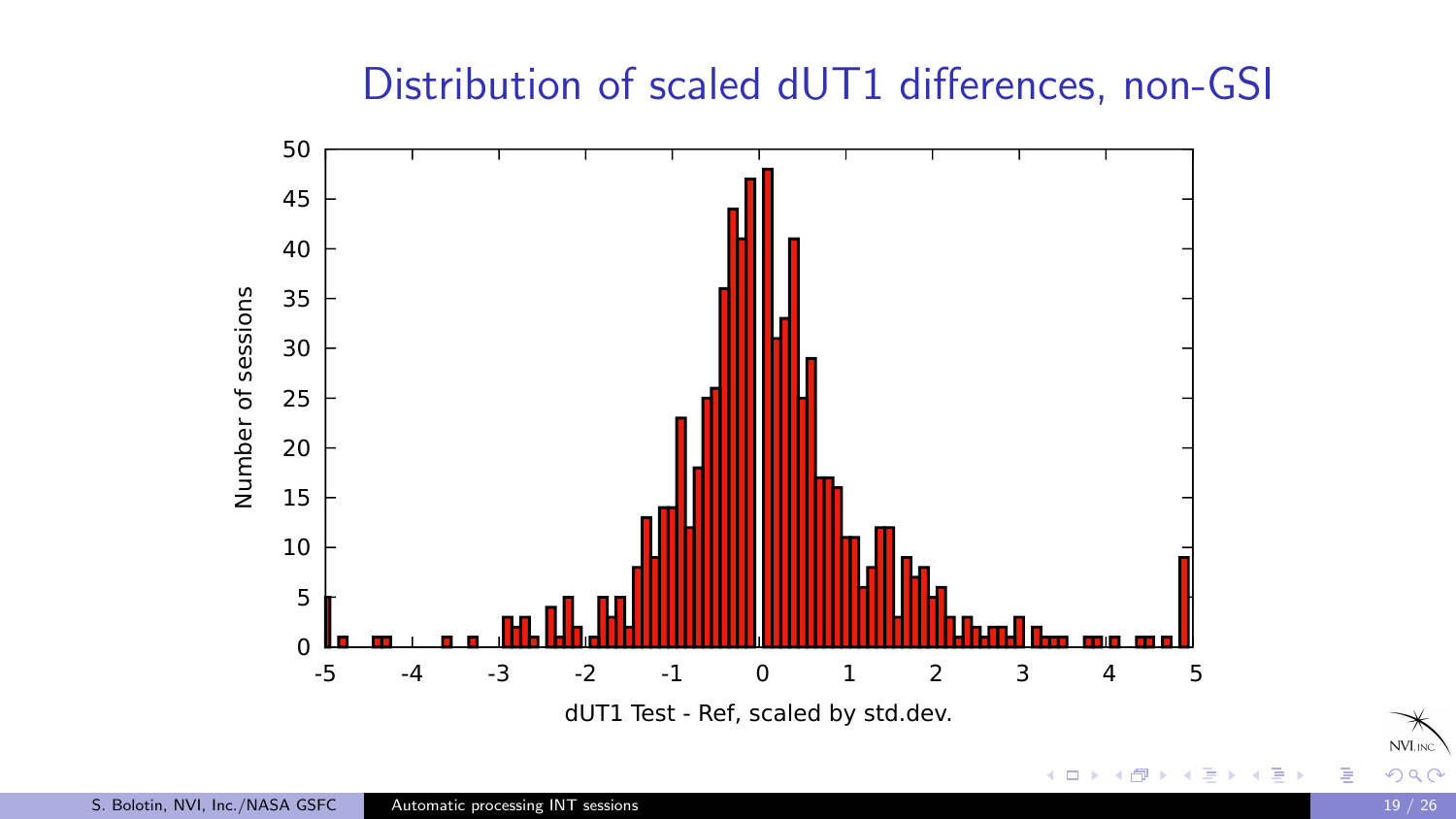#### Distribution of WRMS, VGOS INT sessions





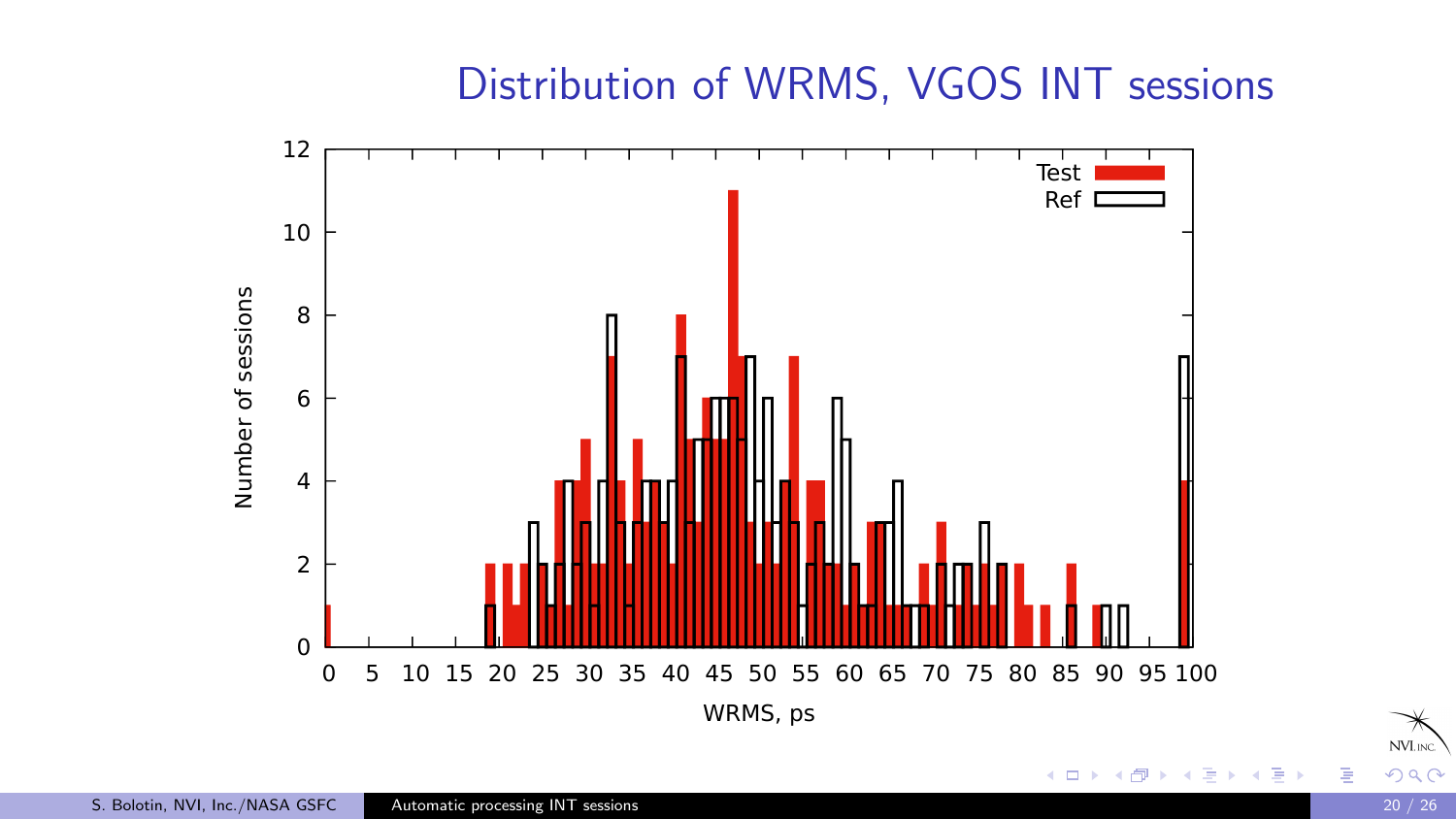# Distribution of dUT1 std.devs, VGOS





 $290$ 

NVL<sub>INC</sub>

Ε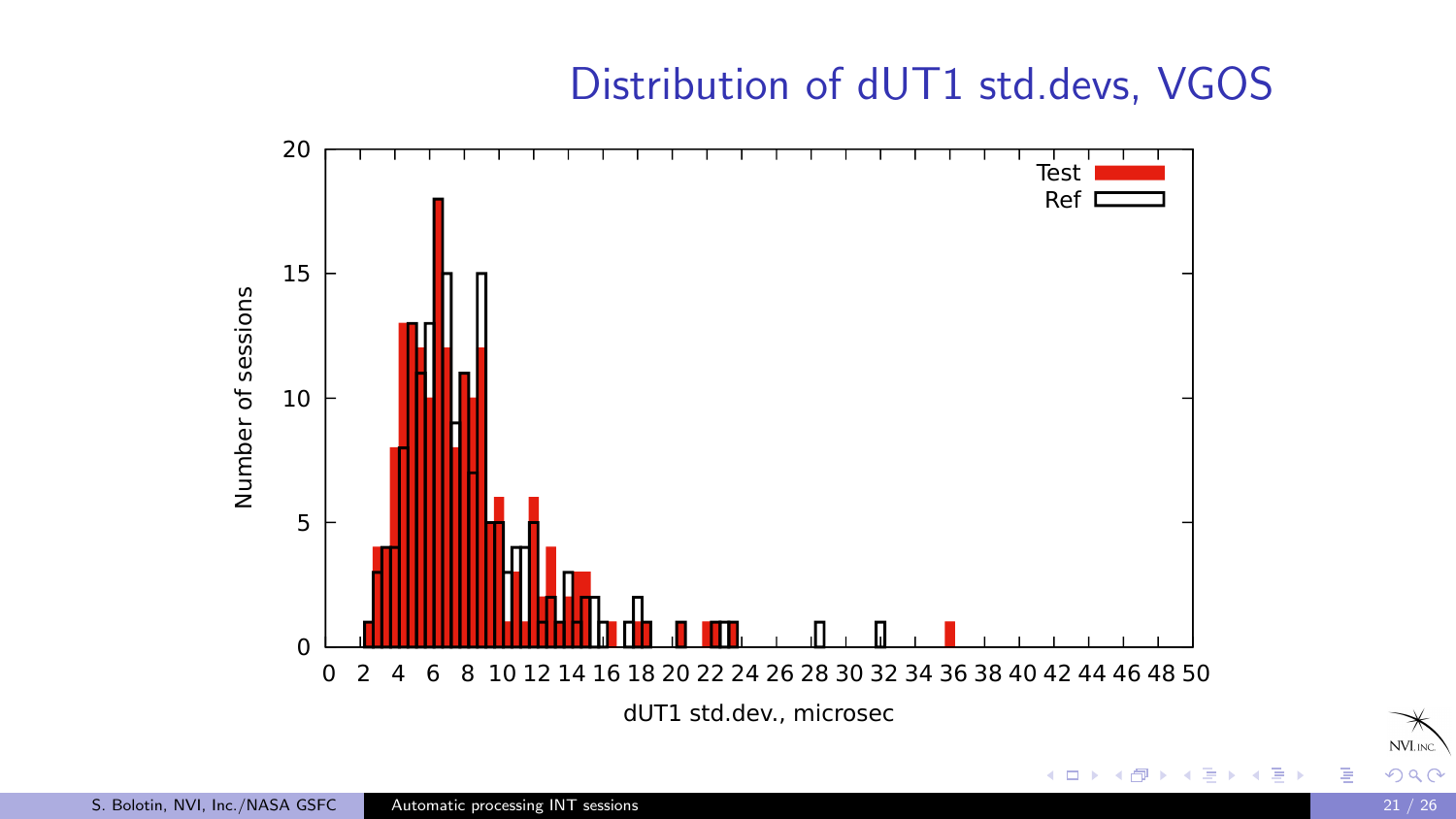### Distribution of dUT1 differences, VGOS



NVL<sub>INC</sub>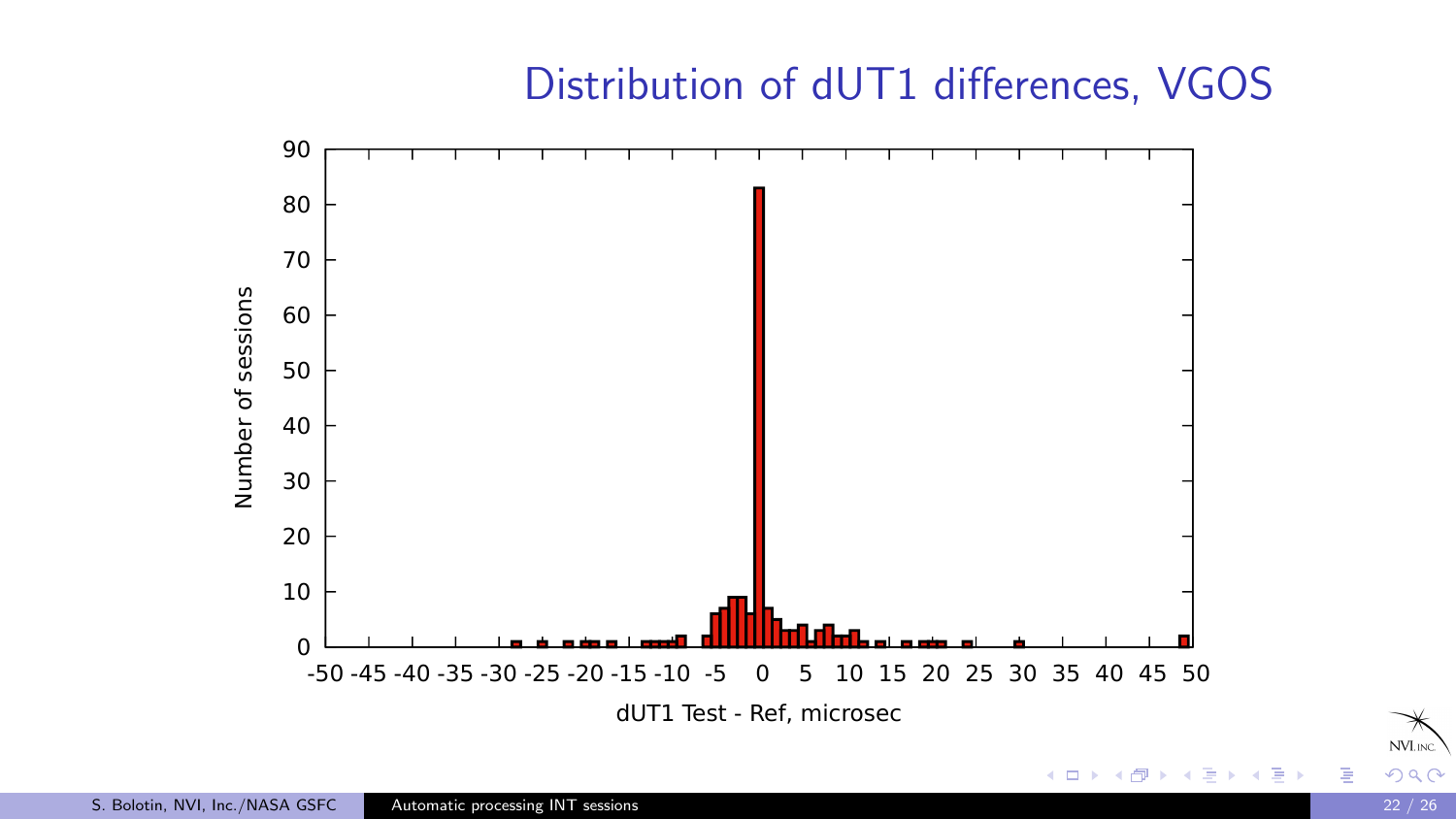### Distribution of dUT1 differences, VGOS



Ε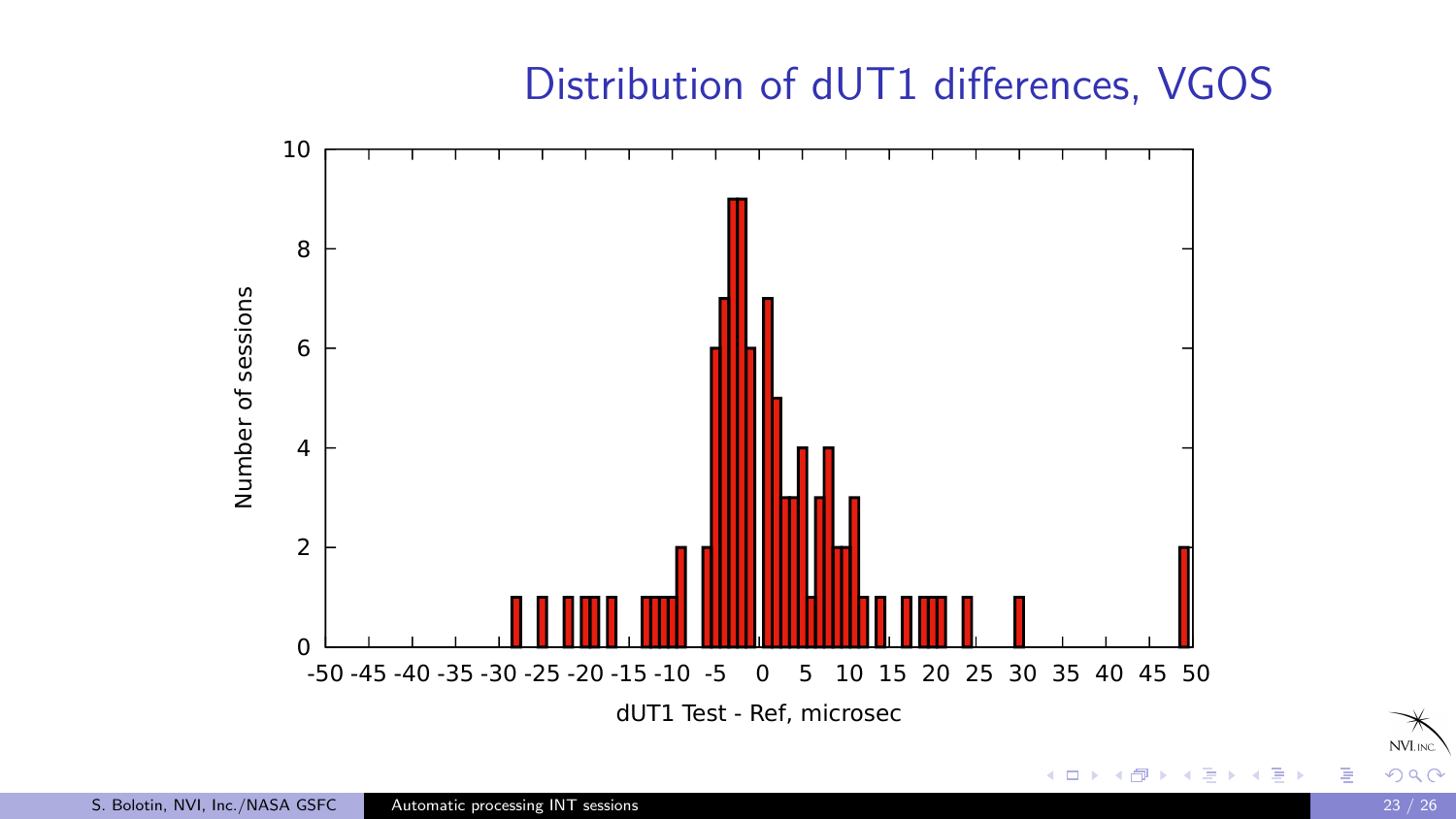# Distribution of scaled dUT1 differences, VGOS



NVL<sub>INC</sub>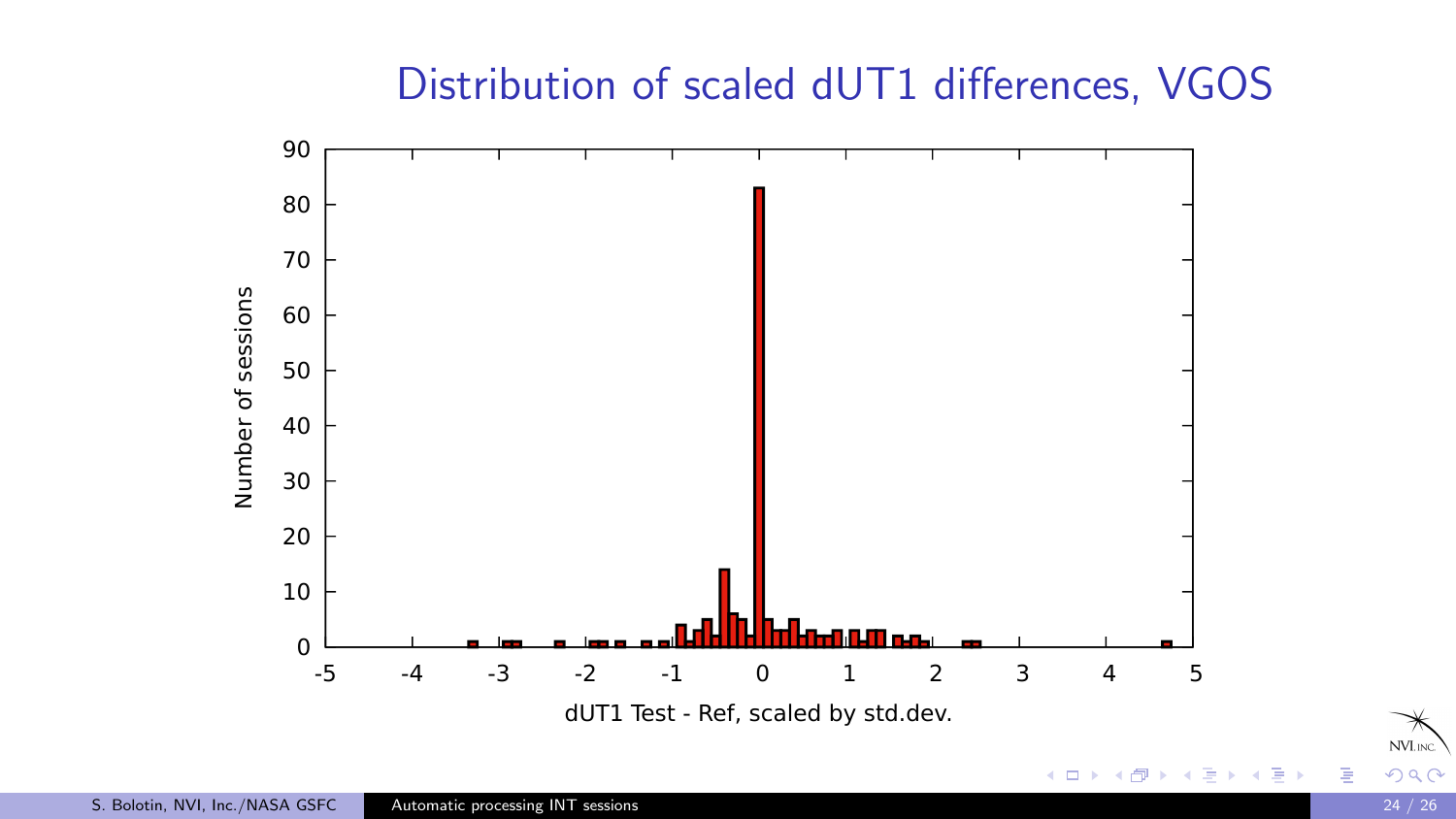# Distribution of scaled dUT1 differences, VGOS



NVL<sub>INC</sub>